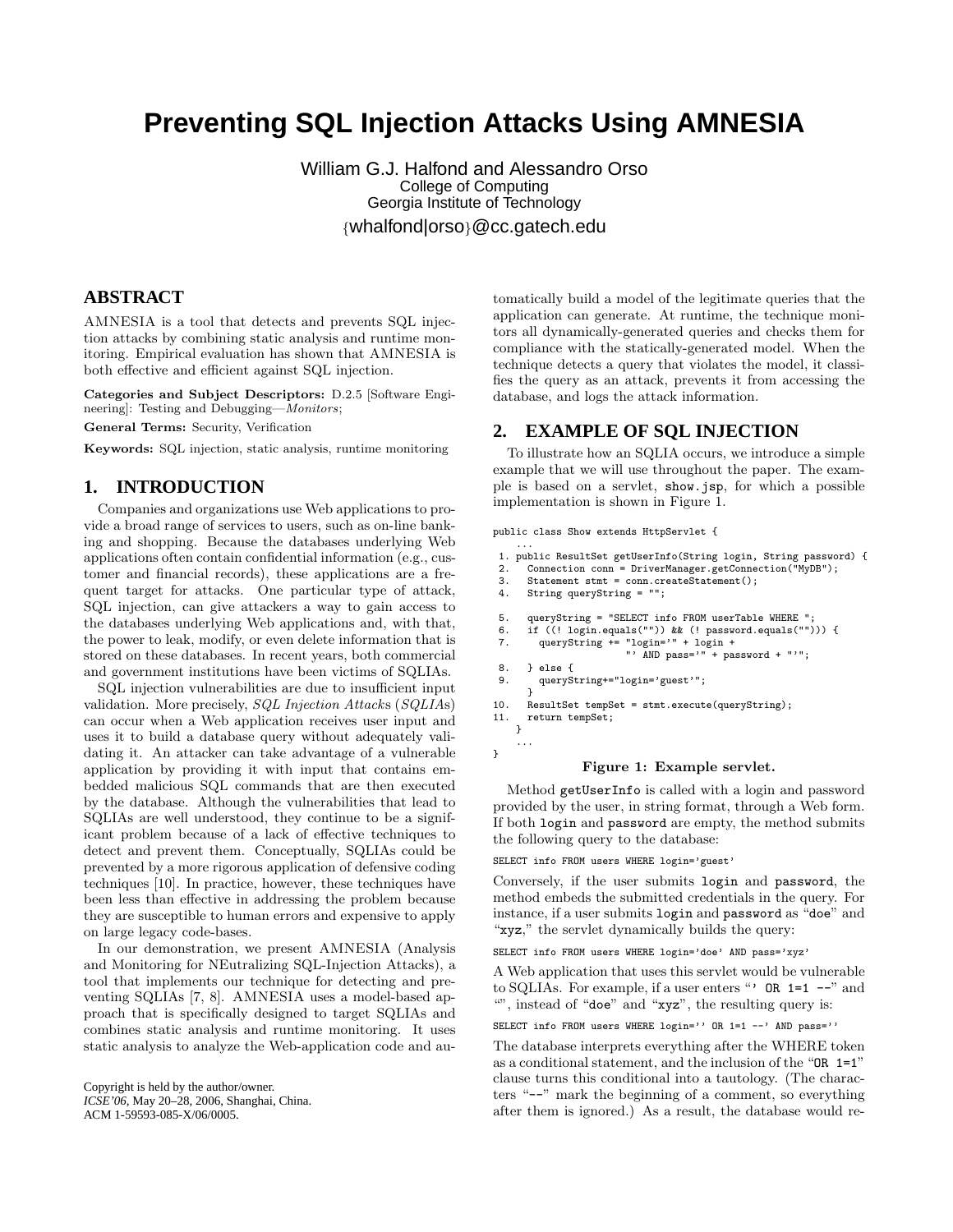

Figure 2: SQL-query model for the servlet in Figure 1.

turn information about all users. Introducing a tautology is only one of the many possible ways to perform SQLIAs, and variations can have a wide range of effects, including modification and destruction of database tables. We provide a thorough survey of SQLIAs in [9].

# **3. THE** AMNESIA **TOOL**

In this section we summarize our technique, implemented in the AMNESIA tool, and then discuss the main characteristics of the tool implementation. A detailed description of the approach is provided in [7].

# **3.1 Underlying Technique**

Our technique uses a combination of static analysis and runtime monitoring to detect and prevent SQLIAs. It consists of four main steps.

- Identify hotspots: Scan the application code to identify hotspots—points in the application code that issue SQL queries to the underlying database.
- Build SQL-query models: For each hotspot, build a model that represents all of the possible SQL queries that may be generated at that hotspot. An SQL-query model is a non-deterministic finite-state automaton in which the transition labels consist of SQL tokens, delimiters, and placeholders for string values.
- Instrument Application: At each hotspot in the application, add calls to the runtime monitor.
- Runtime monitoring: At runtime, check the dynamicallygenerated queries against the SQL-query model and reject and report queries that violate the model.

#### *3.1.1 Identify Hotspots*

This step performs a simple scanning of the application code to identify hotspots. For the example servlet in Figure 1, the set of hotspots would contain a single element, the statement at line 10.

# *3.1.2 Build SQL-Query Models*

To build the SQL-query model for each hotspot, we first compute all of the possible values for the hotspot's query string. To do this, we leverage the Java String Analysis (JSA) library developed by Christensen, Møller, and Schwartzbach [3]. The JSA library produces a non-deterministic finite automaton (NDFA) that expresses, at the character level, all the possible values the considered string can assume. The string analysis is conservative, so the NDFA for a string is an overestimate of all the possible values of the string.

To produce the final SQL-query model, we perform an analysis of the NDFA and transform it into a model in which all of the transitions represent semantically meaningful tokens in the SQL language. This operation creates an NDFA in which all of the transitions are annotated with SQL keywords, operators, or literal values. (This step is configurable to recognize different dialects of SQL.) In our

model, we mark transitions that correspond to externally defined strings with the symbol  $\beta$ .

To illustrate, Figure 2 shows the SQL-query model for the hotspot in the example provided in Section 2. The model reflects the two different query strings that can be generated by the code depending on the branch followed after the if statement at line 6 (Figure 1). In the model,  $\beta$  marks the position of the user-supplied inputs in the query string.

#### *3.1.3 Instrument Application*

In this step, we instrument the application code with calls to a monitor that checks the queries at runtime. For each hotspot, we insert a call to the monitor before the call to the database. The monitor is invoked with two parameters: the query string that is about to be submitted and a unique identifier for the hotspot. The monitor uses the identifier to retrieve the SQL-query model for that hotspot.

Figure 3 shows how the example application would be instrumented by our technique. The hotspot, originally at line 10 in Figure 1, is now guarded by a call to the monitor at line 10a.

| $\cdots$ |                                                  |
|----------|--------------------------------------------------|
|          | 10a. if $(montor. accepts ($ , $queryString)$ )  |
|          |                                                  |
|          |                                                  |
| 10b.     | $ResultSet$ tempSet = stmt.execute(queryString); |
| 11.      | return tempSet;                                  |
|          |                                                  |
|          |                                                  |
|          |                                                  |

#### Figure 3: Example hotspot after instrumentation.

#### *3.1.4 Runtime Monitoring*

At runtime, the application executes normally until it reaches a hotspot. At this point, the query string is sent to the runtime monitor. The monitor parses the query string into a sequence of tokens according to the specific SQL dialect considered. Figure 4 shows how the last two queries discussed in Section 2 would be parsed during runtime monitoring.

After parsing the query, the runtime monitor checks whether the query violates the hotspot's SQL-query model. To do this, the runtime monitor checks whether the model accepts the sequence of tokens in the query string. When matching the query string against the SQL-query model, a token that corresponds to a numeric or string constant (including the empty string,  $\varepsilon$ ) can match either an identical literal value or a  $\beta$  label. If the model does not accept the sequence of tokens, the monitor identifies the query as an SQLIA.

To illustrate runtime monitoring, consider again the queries from Section 2, shown in Figure 4. The tokens in query  $(a)$ specify a set of transitions that terminate in an accepting state. Therefore, query  $(a)$  is executed on the database. Conversely, query (b) contains extra tokens that prevent it from reaching an accepting state and is recognized as an SQLIA.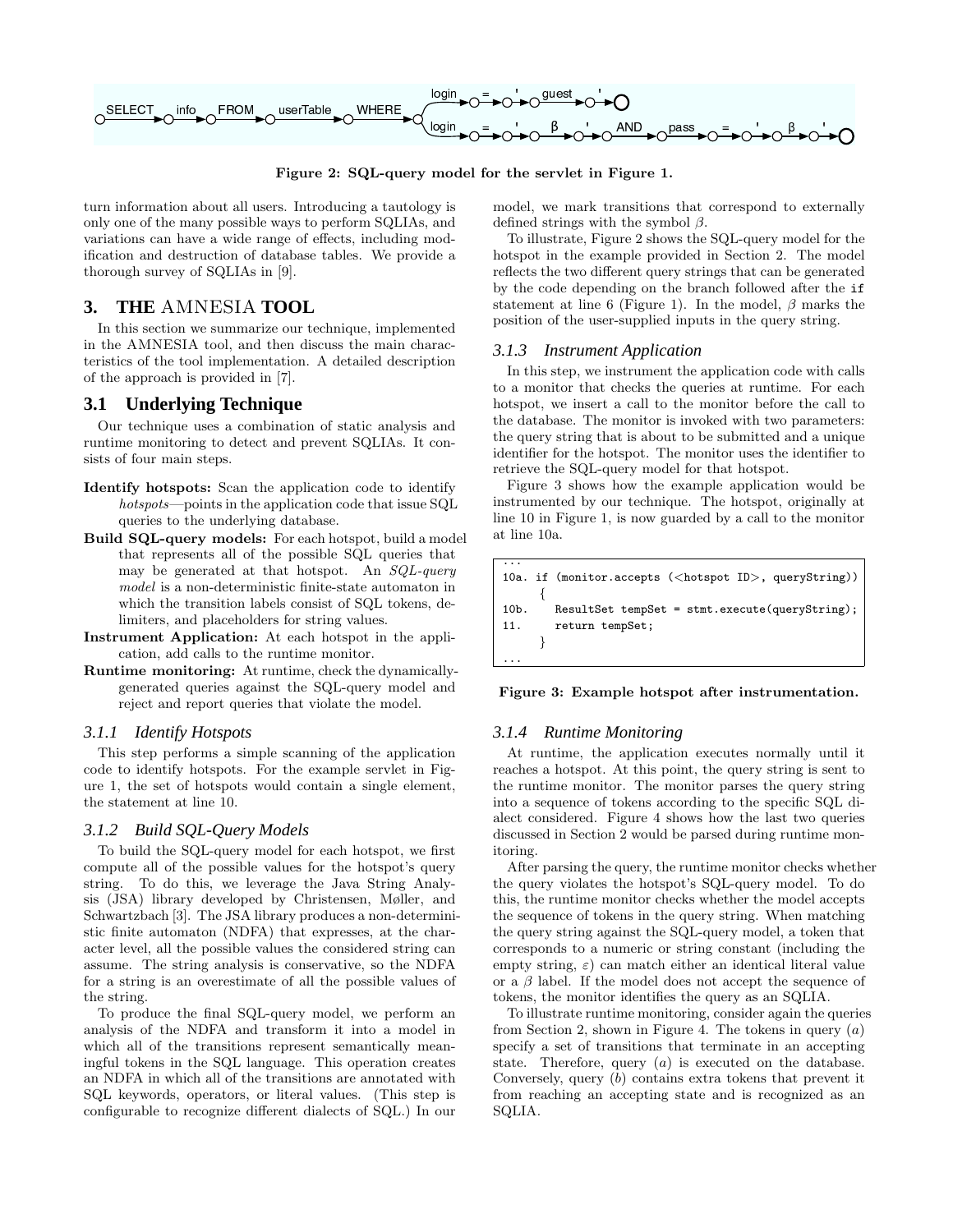

Figure 4: Example of parsed runtime queries.

# **3.2 Implementation**

In our demonstration, we show an implementation of our technique, AMNESIA, that works for Java-based Web applications. The technique is fully automated, requiring only the Web application as input, and requires no extra runtime environment support beyond deploying the application with the AMNESIA library. We developed the tool in Java and its implementation consists of three modules:

Analysis module. This module implements Steps 1 and 2 of our technique. It inputs a Java Web application and outputs a list of hotspots and a SQL-query model for each hotspot. For the implementation of this module, we leveraged the Java String Analysis library [3]. The analysis module is able to analyze Java Servlets and JSP pages.

Instrumentation module. This module implements Step 3 of our technique. It inputs a Java Web application and a list of hotspots and instruments each hotspot with a call to the runtime monitor. We implemented this module using InsECTJ, a generic instrumentation and monitoring framework for Java [19].

Runtime-monitoring module. This module implements Step 4 of our technique. The module takes as input a query string and the ID of the hotspot that generated the query, retrieves the SQL-query model for that hotspot, and checks the query against the model.

Figure 5 shows a high-level overview of AMNESIA. In the static phase, the Instrumentation Module and the Analysis Module take as input a Web application and produce (1) an instrumented version of the application and (2) an SQL-query model for each hotspot in the application. In the dynamic phase, the Runtime-Monitoring Module checks the dynamic queries while users interact with the Web application. If a query is identified as an attack, it is blocked and reported.

To report an attack, AMNESIA throws an exception and encodes information about the attack in the exception. If developers want to access the information at runtime, they can leverage the exception-handling mechanism of the language and integrate their handling code into the application. Having this attack information available at runtime allows developers to react to an attack right after it is detected and develop an appropriate customized response. Currently, the information reported by AMNESIA includes the time of the attack, the location of the hotspot that was exploited, the attempted-attack query, and the part of the query that was not matched against the model.

## **3.3 Assumptions and Limitations**

Our tool makes one primary assumption regarding the applications it targets—that queries are created by manip-



Figure 5: High-level overview of AMNESIA.

ulating strings in the application. In other words, AMNE-SIA assumes that the developer creates queries by combining hard-coded strings and variables using operations such as concatenation, appending, and insertion. Although this assumption precludes the use of AMNESIA on some applications (e.g., applications that externalize all query-related strings in files), it is not an overly restrictive assumption. Moreover, it is an implementation-related assumption that can be eliminated with suitable engineering.

In certain situations our technique can generate false positives and false negatives. False positives can occur when the string analysis is not precise enough. For example, if the analysis cannot determine that a hard-coded string in the application is a keyword, it could assume that it is an inputrelated value and erroneously place a  $\beta$  in the SQL query model. At runtime, the original keyword would not match the placeholder for the variable, and AMNESIA would flag the corresponding query as an SQLIA. False negatives can occur when the constructed SQL query model contains spurious queries and the attacker is able to generate an injection attack that matches one of the spurious queries.

To assess the practical implications of these limitations, we conducted an extensive empirical evaluation of our technique. The evaluation used AMNESIA to protect seven applications while the applications where subjected to thousands of attacks and legal accesses. AMNESIA's performance in the evaluation was excellent: it did not generate any false positives or negatives [7].